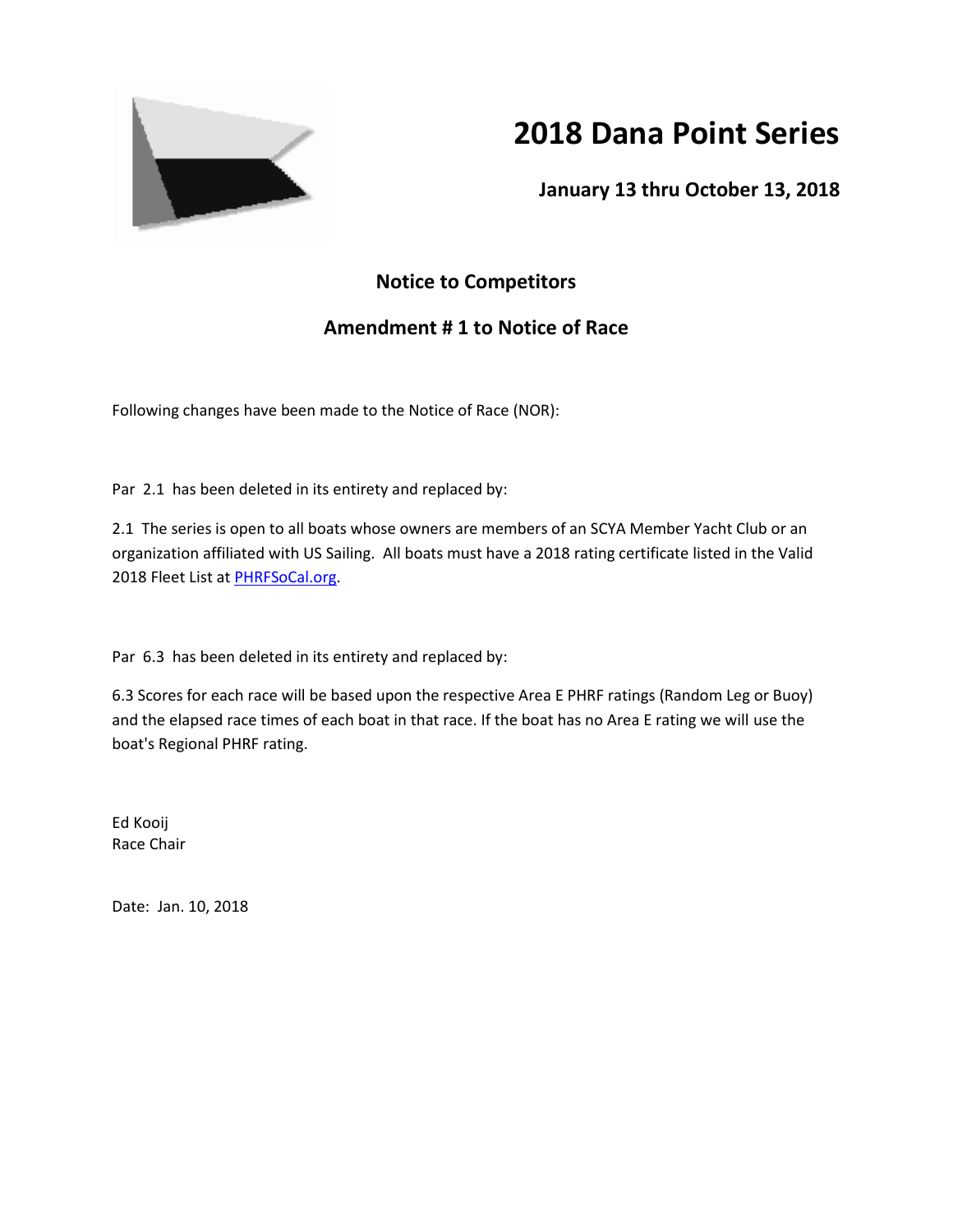

# **2018 Dana Point Series**

**January 13 thru October 13, 2018**

## **Notice of Race**

You are cordially invited to compete in the 46th running of the "Dana Point Series" as organized by the Dana Point Yacht Club (DPYC).

**Skipper Meeting -** Please join all of your fellow racers at 0900 on Saturday January 13th in the upstairs Horizon bar for a Skipper's meeting. We have numerous announcements to make regarding the upcoming year of racing at DPYC as well as answering any and all questions that may not have been covered in this Notice of Race or the Sailing Instructions. **Coffee and pastries will be provided.**

Please print your own copies of the Notice of Race, Sailing Instructions and course charts at DPYC.org, Racing. Thanks!

Sailing Instructions - <http://dpyc.org/Racing/race-schedule-results> Random Leg Course Chart - <http://dpyc.org/Portals/0/race/Chart07v1.1.pdf> Buoy Course Chart - [http://dpyc.org/Portals/0/race/buoy\\_v2.0.pdf](http://dpyc.org/Portals/0/race/buoy_v2.0.pd#f)

### **1. Rules**

1.1 This series of races will be governed by the Racing Rules of Sailing (RRS), PHRF of Southern California Class Rules, US Coast Guard and the US Safety Equipment Requirements (USSER) for Nearshore racing. Further modifications and exceptions to said "rules" will be delineated in the Sailing Instructions.

#### **2. Eligibility**

2.1The series is open to all boats whose owners are members of an SCYA Member Yacht Club or an organization affiliated with US Sailing. All boats must have a rating certificate listed in the database at PHRFSoCal.org.

### **3. Classes**

3.1Four (4) classes - A, B, C, D will be provided for PHRF spinnaker racing. Two (2) classes - Cruise A and Cruise B for non-spinnaker racing. One (1) class for ORCA multi-hull racing. Class assignments will be posted by 0900 on Friday January 12th on the DPYC website.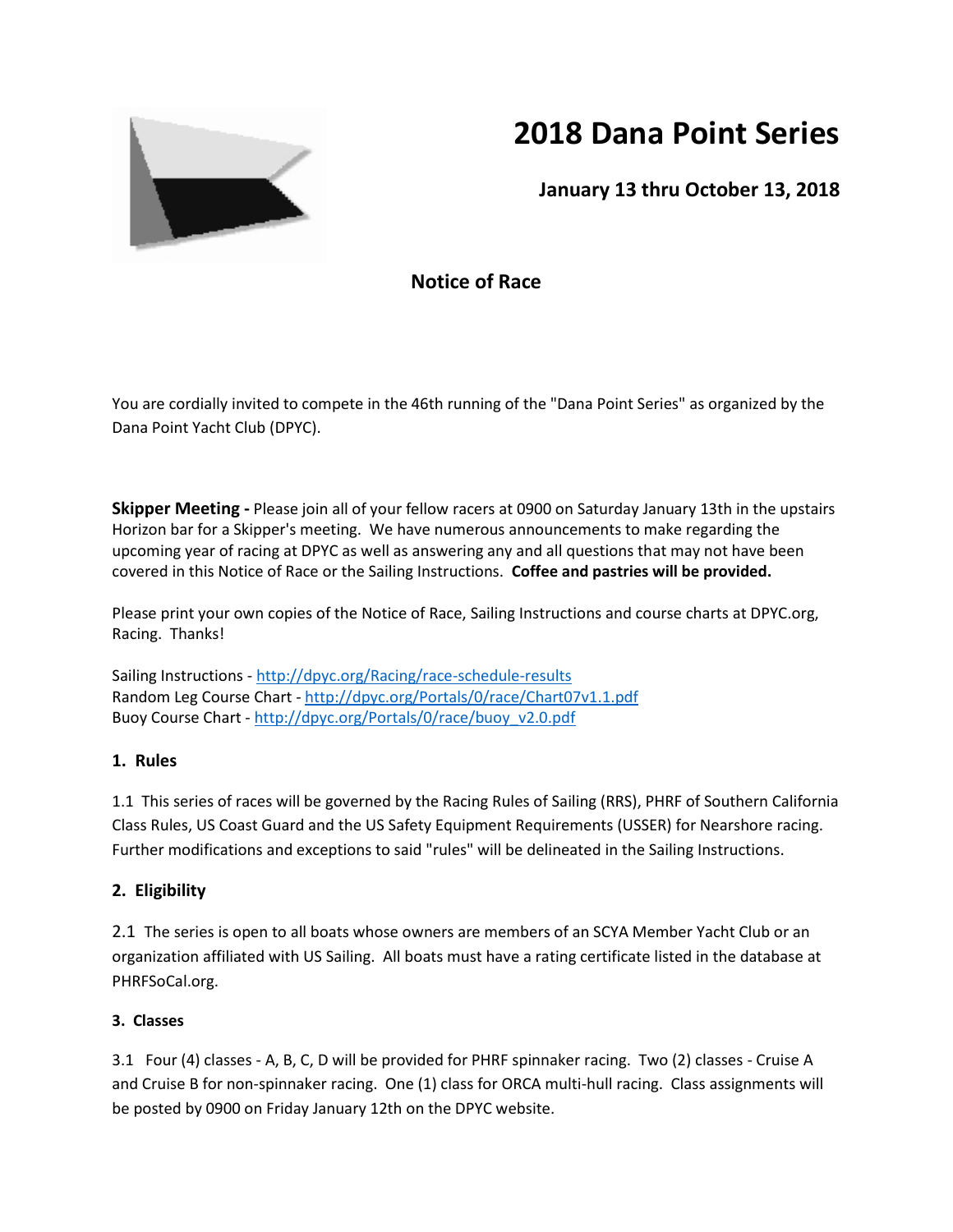#### **4. Entry and Fees**

4.1Entry forms must be completed on-line located within the "Racing" section of www.dpyc.org. Please submit your entry no later than 0600 on Wednesday January 10th.

| Race(s)              | <b>Entry Fee</b>                  |
|----------------------|-----------------------------------|
| All races            | \$250.00 (includes Doheny Series) |
| Spring only          | \$180.00 (includes Doheny Series) |
| Fall only            | \$100.00 (includes Doheny Series) |
| Individual Day       | \$40.00                           |
| <b>Doheny Series</b> | \$50.00 (if entered separately)   |

#### **5. Schedule**

5.1 Twelve races are scheduled (Ten for cruising and ORCA classes):

| Races(s)                    | Date                                                    |
|-----------------------------|---------------------------------------------------------|
| Spring #1 - Random Leg      | January 13th                                            |
| Spring #2 - Random Leg      | January 27th                                            |
| Spring #3 - Random Leg      | March 10th                                              |
| Spring #4 - Random Leg      | March 24th                                              |
| Spring #5 & #6 - Buoy Races | June 9th (Cruising/ORCA classes will do one Random Leg) |
| Fall #1 - Random Leg        | July 21nd                                               |
| Fall #2 - Random Leg        | August 11th                                             |
| Fall #3 $&$ #4 - Buoy Races | September 29th (Doheny Series) Cruising - 1 Random Leg  |
| Fall # 5 - Random Leg       | September 30th (Doheny Series)                          |
| Fall #6 - Random Leg        | Sunday October 13th                                     |

5.2 First Warning for all series races will be 1155. All race courses will be called by the Race Committee; Random Leg races from chart V#07.1. Buoy Races from W/L Race Chart v2.0.

5.3 The Start line and Finish line for random leg races are shown on chart V#07.1, and further described in the Sailing Instructions.

5.4 The Start/Finish line for Buoy races shall be as determined by the Race committee in the general vicinity of S/F and C Mark on Chart V#7.1.

#### **6. Scoring**

6.1 The overall series will be split into two halves; the Spring mini-series and the Fall mini-series. Three (3) races are required to be completed to constitute each mini-series. The RRS A2 and A9 will apply to each mini-series scoring except that if three (3) races are completed, a boat's mini-series score will be